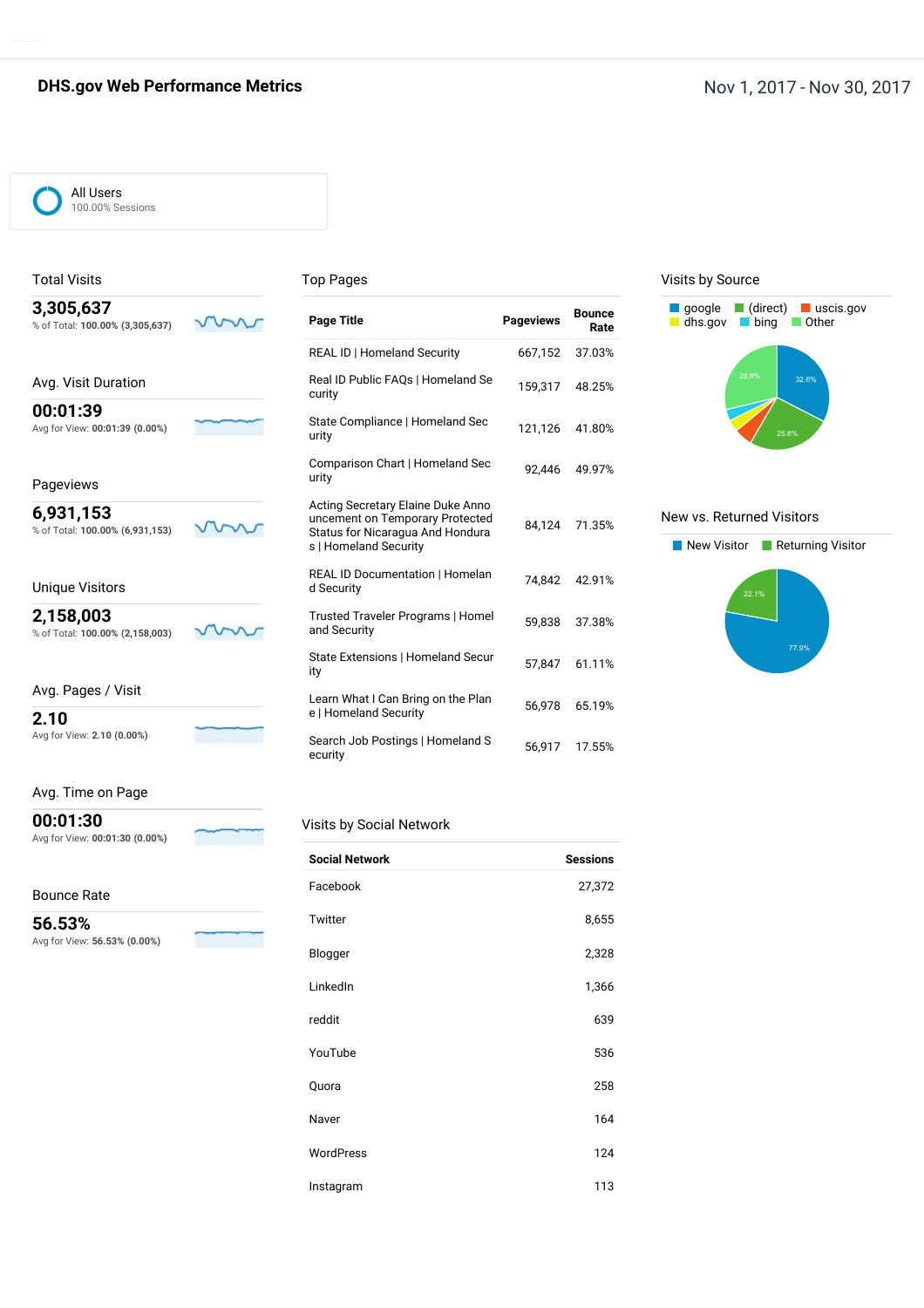### **DHS.gov Search Performance Metrics Nov 1, 2017 - Nov 30, 2017**

All Users 100.00% Sessions

Visits to DHS.gov

#### Top Internal Searches by Search Term

New vs. Returned Visitors

22.1%

Avg. Visits per Visitor

New Visitor **Returning Visitor** 



| Search Term                  | <b>Total Unique</b><br><b>Searches</b> | Organic<br><b>Searches</b> |
|------------------------------|----------------------------------------|----------------------------|
| tps honduras                 | 1,419                                  | 31                         |
| real id compliant stat<br>es | 1,228                                  | 15                         |
| emp drill november 2<br>017  | 1,007                                  | 38                         |
| emp drill november 4<br>2017 | 870                                    | 46                         |
| real id                      | 847                                    | 0                          |
| emp drill                    | 786                                    | 38                         |
| check my case statu<br>s     | 717                                    | 23                         |
| tps                          | 709                                    | 8                          |
| Emp                          | 686                                    | 0                          |
| esta                         | 572                                    | 23                         |
|                              |                                        |                            |



#### Top External Searches (Google - as reported)

| Page Title                                                                                       | <b>Sessions</b> |
|--------------------------------------------------------------------------------------------------|-----------------|
| Homeland Security   Home                                                                         | 81.973          |
| Learn What I Can Bring on the Plane   H<br>omeland Security                                      | 43.706          |
| Real ID Public FAQs   Homeland Securit<br>у                                                      | 28,504          |
| REAL ID   Homeland Security                                                                      | 21,723          |
| TSA to Notify Travelers of Upcoming 20<br>18 Real ID Airport Enforcement   Homel<br>and Security | 18,871          |
| Sex Trafficking Awareness Videos   Ho<br>meland Security                                         | 17,185          |
| Get a Green Card   Homeland Security                                                             | 13,341          |
| Immigration Data & Statistics   Homela<br>nd Security                                            | 12,799          |
| Search Job Postings   Homeland Securi<br>ty                                                      | 11,914          |
| Homeland Security Careers   Homeland<br>Security                                                 | 10,503          |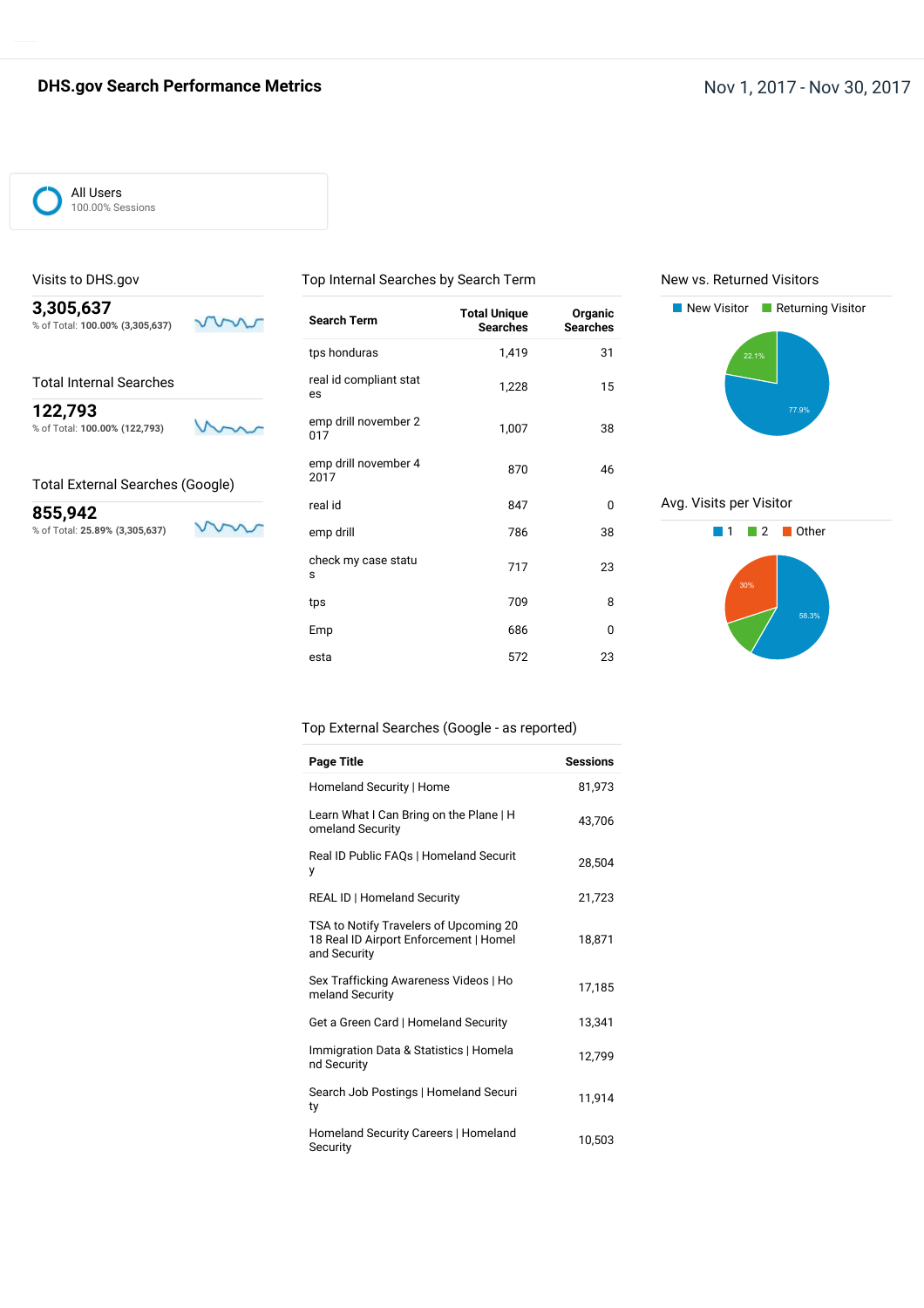Time Period: 11/01/2017 –11/30/2017

# **Voice of the Customers**

# **Feedback:**

- The major customer issues to improve on the DHS.gov site include making content easier to find, label pages and navigation to help customersfind relevant content quickly and easily.
- Other items to improve on the DHS.gov site include simplifying links and navigation choices, making navigation more intuitive, and remediating broken links.

Complete list available upon request

(Source: Survey Monkey)

# **Recommendations:**

We continue to review and work on recommendations from DHS.gov metrics reports. The DHS.gov Web Team documents and analyzes the success of improvements through metrics in addition to emerging technologies, recommendations and actions.

# **Actions Taken:**

**Difficulty Finding Content, Feeling Lost and Mislabeled Links:** The DHS.gov Web Team continues to implement more left navigation throughout site and restructure content and hyperlinks to promote a more productive, user-friendly experience.

**Increase Visibility:** This past quarter, the DHS.gov Web Communications team identified the top 200 pages according to Google Analytics and updated the "Frequently Request Pages" section of the site to reflect customer needs.

**Improved Usage Analytics:** This past quarter, the DHS.gov Web Communications team installed Google Analytics tracking code to all DHS.gov homepage rotators to identify how many clicks rotators are receiving and which homepage content is attracting the most attention by site users.

#### **Technical Improvements:**

We've added Google Analytics tracking to our highlights rotator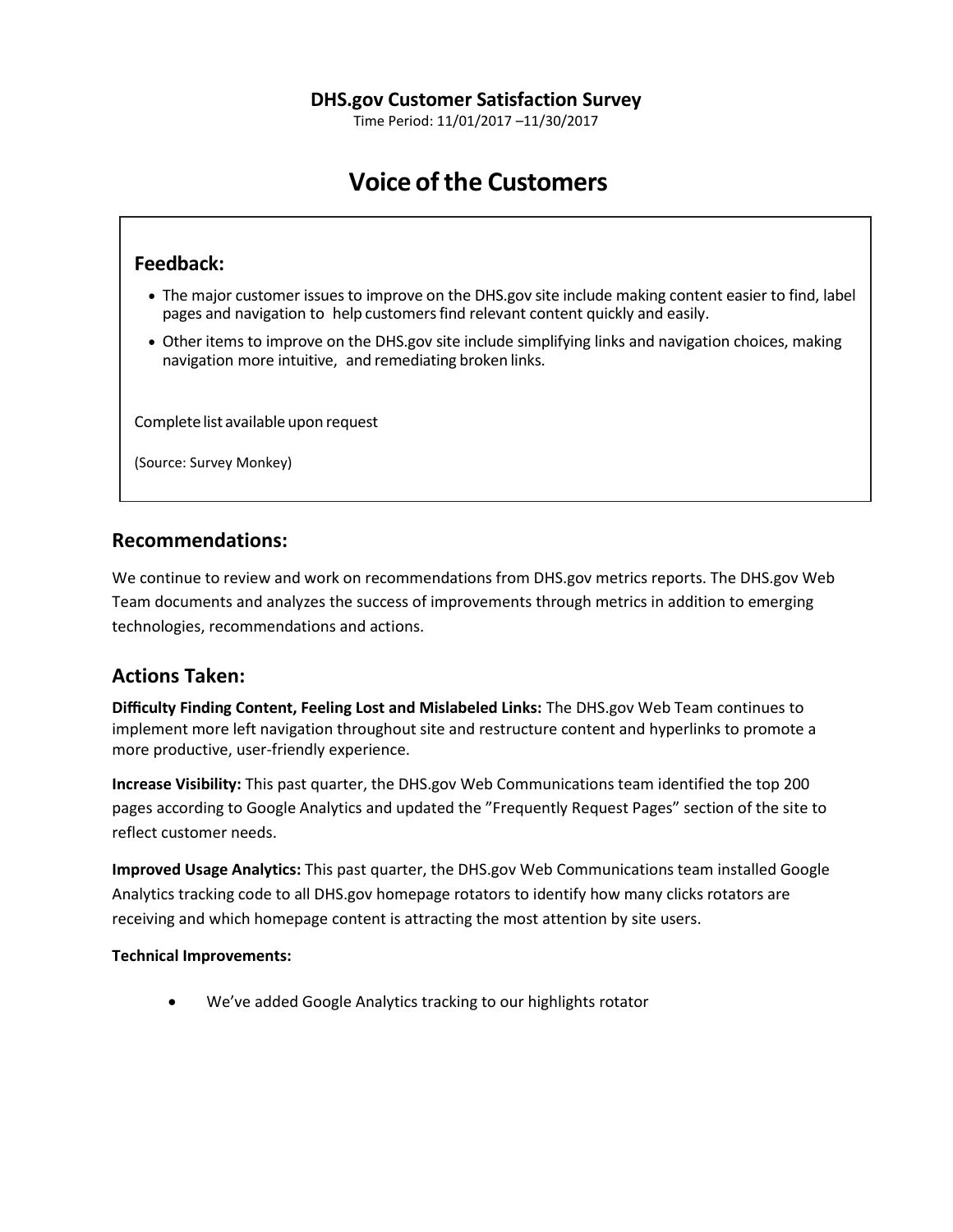# **DHS.gov Customer Satisfaction Survey**

Time Period: 11/01/2017- 11/30/2017

# **Overall Customer Satisfaction Score 68.25**

# **How would you rate your overall experience today? 63.35**

| <b>Answer Choices</b>                                                     | Responses        | Points | Score  |
|---------------------------------------------------------------------------|------------------|--------|--------|
| • Outstanding                                                             | 923              | 100    | 92300  |
| • Above Average                                                           | 1317             | 75     | 98775  |
| • Average                                                                 | 1288             | 50     | 64400  |
| • Below Average                                                           | 347              | 25     | 8675   |
| • Poor                                                                    | 295              | 0      | 0      |
| Total                                                                     | 4170             |        | 264150 |
| Were you able to complete the purpose of your visit?                      |                  |        | 60.84  |
| <b>Answer Choices</b>                                                     | <b>Responses</b> | Points | Score  |
| • Yes                                                                     | 2537             | 100    | 253700 |
| $\cdot$ No                                                                | 1633             | 0      | 0      |
| <b>Total</b>                                                              | 4170             |        | 253700 |
| Would you still return to this website if you could get this              |                  |        | 82.90  |
| information or service from another source?                               |                  |        |        |
| <b>Answer Choices</b>                                                     | <b>Responses</b> | Points | Score  |
| • Yes                                                                     | 3457             | 100    | 345700 |
| $\blacksquare$ No                                                         | 713              | 0      | 0      |
| <b>Total</b>                                                              | 4170             |        | 345700 |
| Will you recommend this website to a friend or colleague?                 |                  |        | 77.70  |
| <b>Answer Choices</b>                                                     | <b>Responses</b> | Points | Score  |
| • Yes                                                                     | 3240             | 100    | 324000 |
| $\blacksquare$ No                                                         | 930              | 0      | 0      |
| Total                                                                     | 4170             |        | 324000 |
| Please describe your experience finding your way around                   |                  |        | 62.38  |
| (navigating) DHS.gov today.                                               |                  |        |        |
| NOTE: Excludes "Other" responses                                          |                  |        |        |
|                                                                           |                  |        |        |
| <b>Answer Choices</b>                                                     | <b>Responses</b> | Points | Score  |
| • Encountered no difficulties                                             | 2434             | 100    | 243400 |
| · Had technical difficulties (e.g. error messages, broken links)          | 86               | 0      | 0      |
| . Links did not take me where I expected                                  | 341              | 0      | 0      |
| . Links / labels are difficult to understand, they are not intuitive      | 152              | 0      | 0      |
| . Navigated to general area but couldn't find the specific content needed | 661              | 0      | 0      |
| • Too many links or navigational choices                                  | 102              | 0      | 0      |
| . Would often feel lost, not know where I was                             | 126              | 0      | 0      |
| Total                                                                     | 3902             |        | 243400 |
| How was your experience using our site search?                            |                  |        | 54.67  |
| NOTE: Excludes "Did not use search" and "Other" responses                 |                  |        |        |
| <b>Answer Choices</b>                                                     | <b>Responses</b> | Points | Score  |
| • Encountered no difficulties                                             | 1060             | 100    | 106000 |
| . I was not sure what words to use in my search                           | 126              | 0      | 0      |
| . Results were not helpful                                                | 352              | 0      | 0      |
| . Results were not relevant to my search terms or needs                   | 190              | 0      | 0      |
| - Results were too similar / redundant                                    | 64               | 0      | 0      |
| • Returned not enough or no results                                       | 121              | 0      | 0      |
| . Returned too many results                                               | 26               | 0      | 0      |